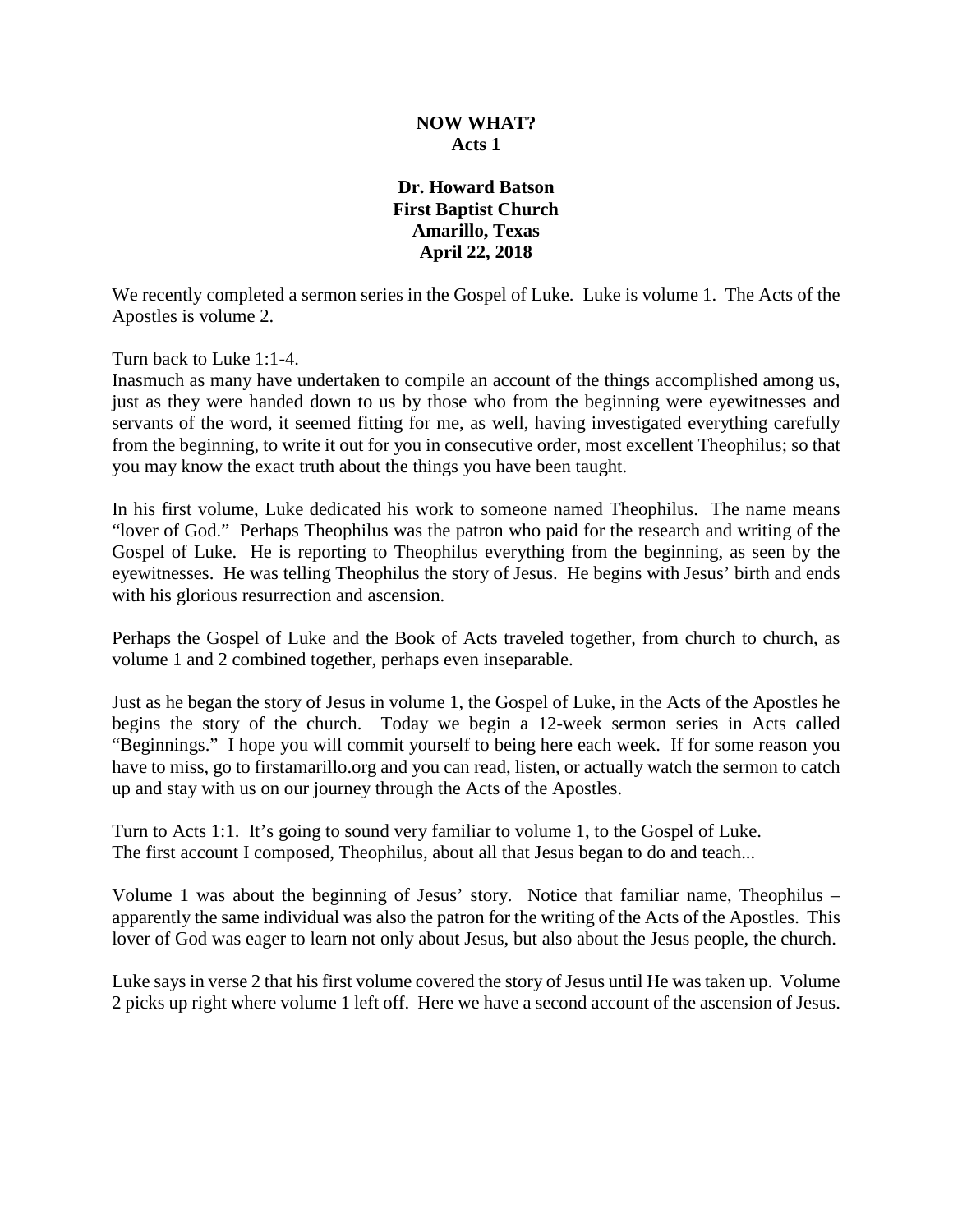## **I. Jesus continues His work through the church (vs. 1-3).**

The first volume covered all the things that Jesus began "to do" and "to teach." That is the gospel, isn't it – the teaching of Jesus concerning the kingdom of God and the miraculous events that occur when the kingdom arrives: healing the sick, casting out demons, and performing miracles – showing kindness.

In this first chapter in Acts, Jesus – like the last in Luke – ascends to heaven. But now Jesus continues "to do" and "to teach" through His church. Jesus now works through His Holy Spirit, which indwells His followers. As He gives these parting words to His apostles, He is commanding them to be bearers of His kingdom's cause. These powerful words in Acts tell us about the beginning, the birth of the church.

"Boy, you've got some big shoes to fill." We hear those words a lot. The implication is "You've taken on a task that was so well done by your predecessor that I would hate to try to do it as well as he did." *Time Magazine*, in an article entitled "How Do You Take Over For a Legend?", discusses the difficulty of following someone who has performed so well that there is no way they can be outdone, or even matched for that matter.

It was said that Harry Truman told a group of journalists the day after his assumption to the presidency from a man who had held that role far longer than any in history, "Boys, if you pray, pray for me now. I don't know if you fellows ever had a load of hay fall on you, but when they told me yesterday what had happened, I felt like the moon, the stars, and all the planets had fallen on me." In 1934, Truman was a 50-year-old failed farmer, speculator, and haberdasher. Ten years later he had the fate of the planet in the most awful weapon in human history in his hands.

You can think of many examples of men who have struggled to follow in the footsteps of their predecessor. How about Tim Cook taking over for Steve Jobs at Apple? Following Jobs' death, Harry McCracken of *Time* magazine wrote, "With astonishing regularity, Jobs did something that few people accomplish even once – he reinvented entire industries." Following that act, Tim Cook had to fill the shoes.

Here's one everybody over 50 will know. In 1992, Johnny Carson left the Tonight Show as the undisputed "king of late night." One writer reflected in 1992, "On Monday, May 25, the occupant of that chair will change from Johnny Carson to James Douglas Muir Leno, a man whose jutting jaw has launched a thousand bad metaphors...making the end of a thirty year Carson era." But Jay Leno certainly did pretty well for himself, didn't he?

You understand the difficulty, the challenge, the intimidation of following in the footsteps of a legend. The reality is that the early church, in many ways, was called to follow in the footsteps of Jesus. Jesus is saying, in essence, "Tag – you're it. I'm no longer going to be here. I'm returning to the Father. And you will continue to do and to teach things concerning the kingdom of God."

Look at Acts 1:8 You shall be My witnesses....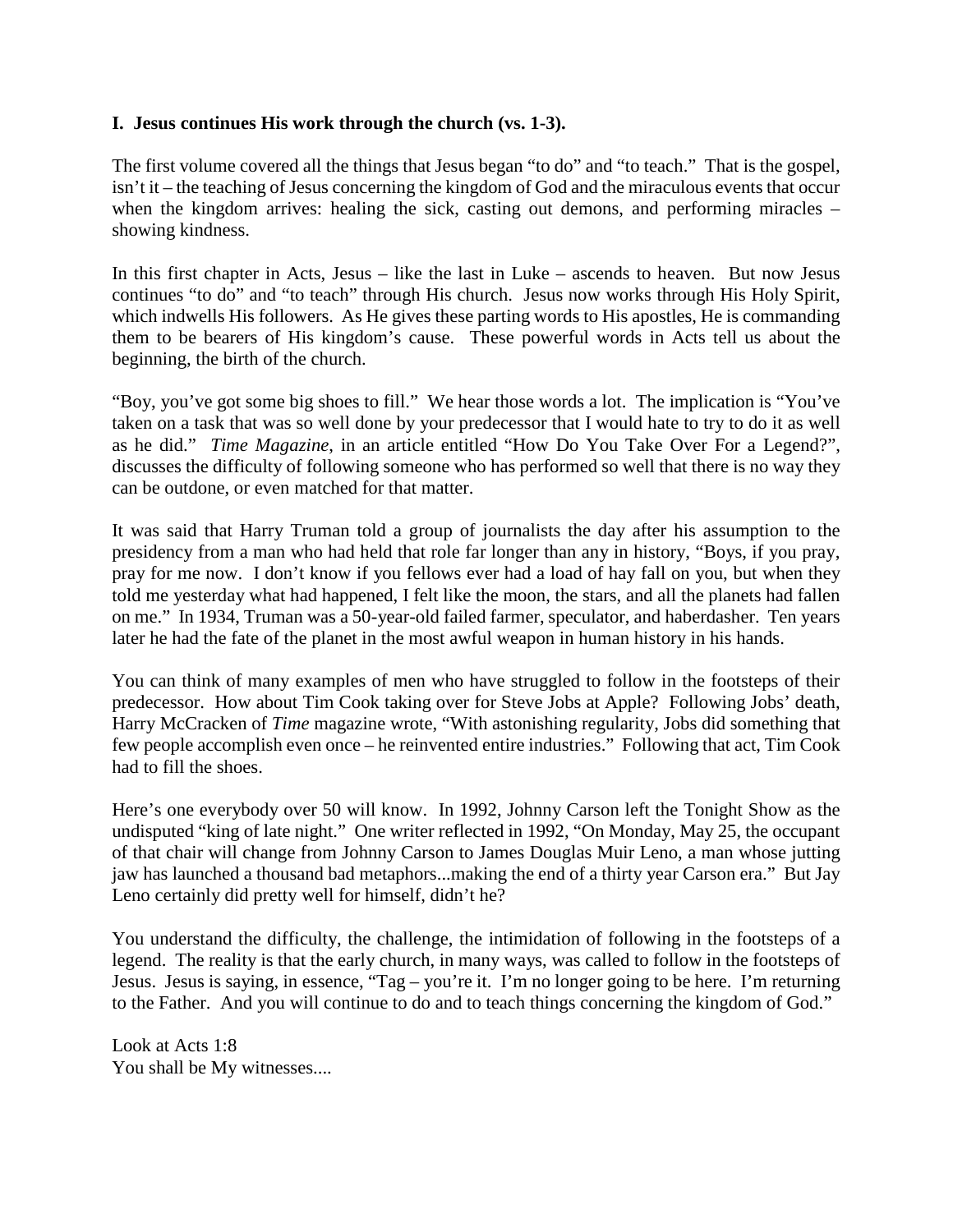I'm leaving it in your hands. I will empower you by My spirit. But you'll be My hands and My feet."

*God Has No Hands* **God has no hands but our hands to do his work today; God has no feet but our feet to lead others in his way; God has no voice but our voice to tell others how he died; And God has no help but our help to lead them to his side. (Annie Johnson Flint)**

In verse 3, we see that Jesus "presented Himself in His resurrected body after His suffering by many convincing proofs, appearing to them over a period of forty days and speaking of the things concerning the kingdom of God." Between His resurrection and His ascension, Jesus explained to His disciples the necessity of His death and resurrection for His message concerning the kingdom of God. The message states that Yahweh, the Creator, rules over His people Israel and will one day rule over – in an uncontested and visible manner – the whole world.

In his Gospel, Luke described Jesus' proclaiming both the future coming and present reality of God's kingdom – "Repent, for the kingdom of God is at hand." The new presence of God's sovereign rule is manifested in the forgiveness of sins extended to sinners by Jesus (Luke 9:23-27; 10:9, 11; 13:20-30; 18:18-30).

How important is this idea of the kingdom of God to Luke in the Gospel and in the Acts of the Apostles? Well, we begin with the kingdom of God. Jesus, in His resurrected state, wants to talk about one thing: the rule, the reign of the Father, the kingdom of God.

Turn to the end of Acts. Let's take a sneak peek at the very end of the story. Without giving too much detail, I'll set it up. Paul is in prison in Rome, waiting to be released or beheaded. And what is he doing? Look at the end, Acts 28:30. "And he stayed two full years in his own rented quarters" – these were prison quarters – "and was welcoming all who came to him, preaching the kingdom of God and teaching concerning the Lord Jesus Christ with all openness, unhindered."

The story ends with Paul in prison, preaching the kingdom of God. Which is, after all, the story of Jesus.

Now, some have formed a list of all those appearances during those forty days. If you take the appearances of the resurrected Jesus in the Gospels and combine them with the appearances of the resurrected Jesus in 1 Corinthians 15. You come up with a list something like this:

- 1. He appeared to the women at the tomb.
- 2. He appeared to Mary Magdalene.
- 3. He appeared to the disciples on the Road to Emmaus.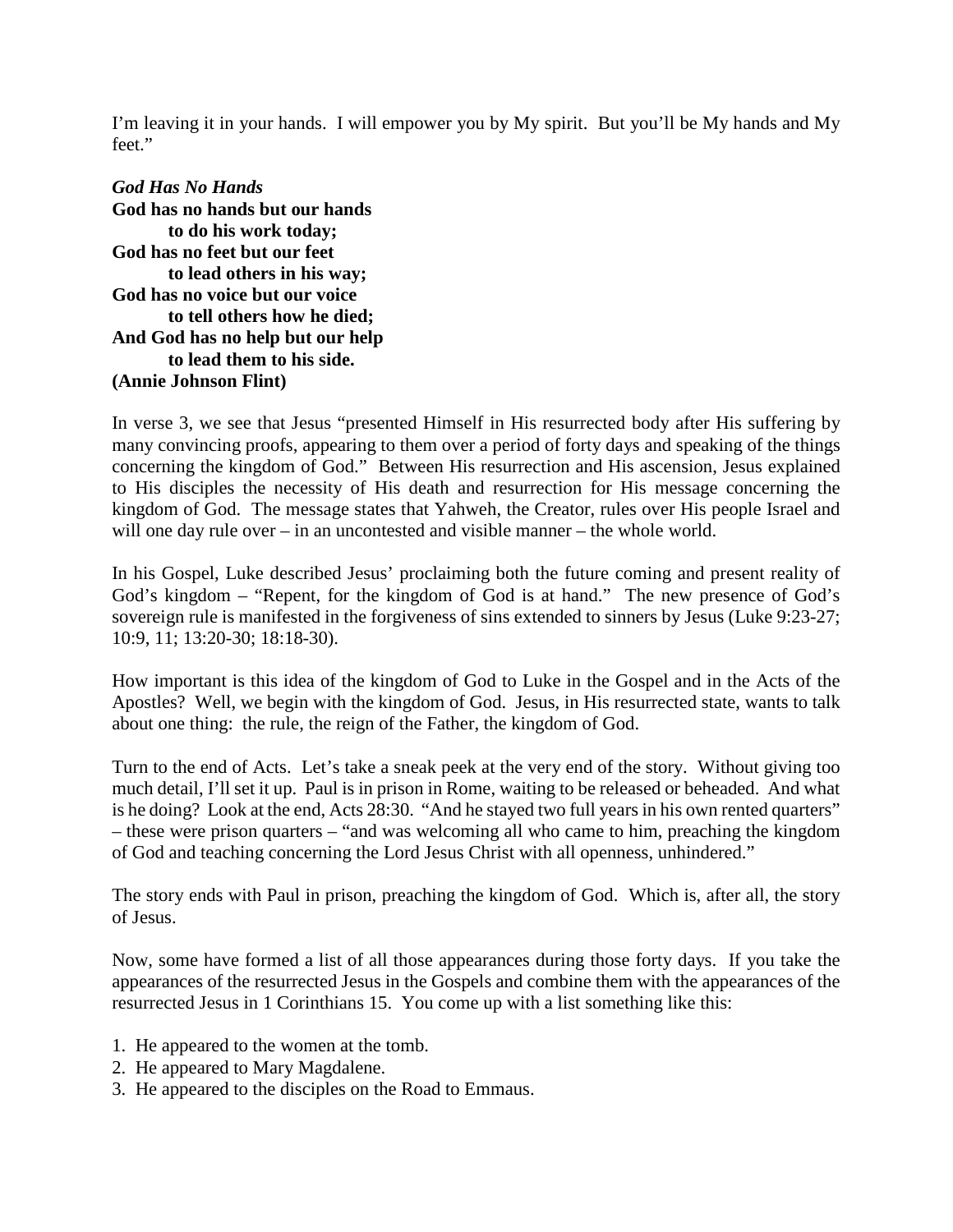- 4. He appeared to Peter in Jerusalem.
- 5. He appeared to ten disciples.

6. He appeared then to eleven disciples. (Remember, Thomas was back. Trevor reminded us of that two weeks ago.)

- 7. Then He appeared to seven disciples fishing in Galilee.
- 8. Then to eleven disciples.
- 9. One time he appeared to more than 500 brethren at one time.
- 10. Then He appeared to James, the Lord's brother.

Those are at least the ones that are listed in the New Testament. And surely there were others.

When Jesus first appeared preaching, he brought, ushered in, the beginning of the kingdom of God. His death, resurrection, and pending exultation (just moments away here in Acts) release the power of the kingdom of God on earth. The kingdom of God is conceived as coming in the events of the life, death, and resurrection of Jesus. And the disciples are here to proclaim those facts.

Yes, we start and finish the Acts of the Apostles with the proclamation of the kingdom of God.

# **II. We are empowered by the Holy Spirit to continue His work (vs. 4-5).**

In Luke's first book, Jesus says, "And behold, I am sending forth the promise of My Father upon you; but you are to stay in the city until you are clothed with power from on high" (Luke 24:49).

Don't leave Jerusalem. Don't go on mission yet. First you need the power of the Holy Spirit.

The Holy Spirit was their only source of power. John the Baptizer had said the same thing. I baptize you in water; yes, but One who is coming after me shall baptized you in the Holy Spirit."

The Old Testament prophets had said that in the days of the fulfillment of God's promises, there would be a widespread outpouring of the Spirit of God. The very Spirit which the prophets had proclaimed was about to be upon them and empower them to carry forth all that Jesus had done and taught. They could continue His ministry for the kingdom, but only by the power of the Spirit.

#### **III. A clear purpose was placed upon the people of God (vs. 6-8).**

The disciples, naturally, think this is the time when the kingdom was about to be restored to Israel. Israel will finally be supreme among the nations. These expectations, of course, would entail the elimination of Roman authority and power and the unification of the ancestral regions of Israel. They are ready to set up an earthly kingdom.

But Jesus responds, "It is not for you to know times or epochs which the Father has fixed by His own authority; but you will receive power when the Holy Spirit has come upon you; and you shall be My witnesses both in Jerusalem, and in all Judea and Samaria, and even to the remotest part of the earth"  $(v. 7-8)$ .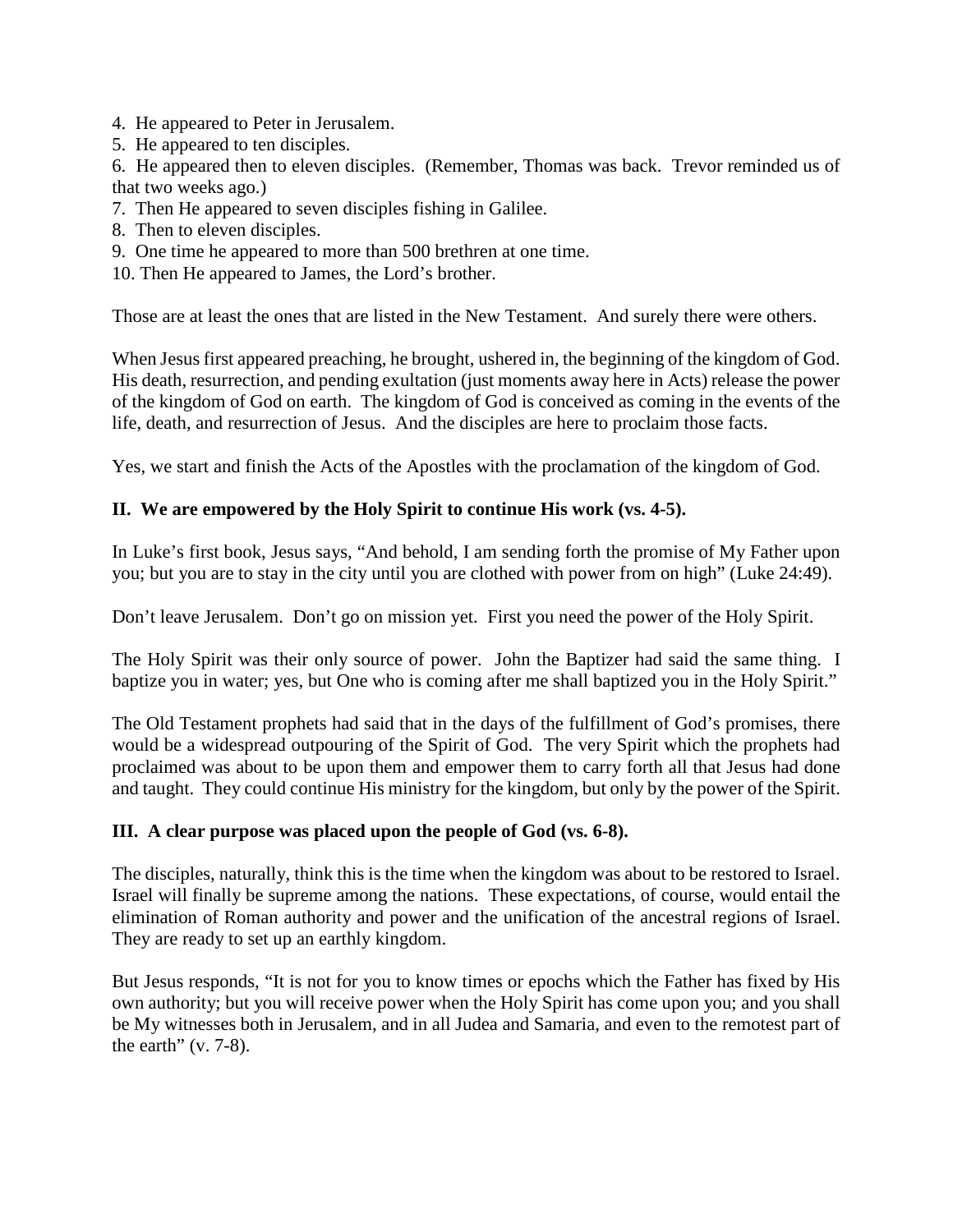The disciples calling, concern, and mission are not to focus on the timing of the end. Rather, they are to receive the enablement that God will give in the Spirit. The timing of the complete arrival of the kingdom of God is set by God and will not be revealed. It is set by God's sovereign and unquestionable authority. The times (*chronoi*) and seasons (*kairoi*).

Google "When will Jesus return?" and you will see a myriad of results. I found several on YouTube that declare 2028 is the year.

Go to amazon.com under books and pose the question, "When will Jesus return?" Here are some of the top titles.

*When Will Jesus Come: Compelling Evidence for the Soon Return of Christ* by Dave Hunt. Raymond J. Moore writes *Decoding the Mystery of When Jesus Will Return*.

You see, church, none other than our Lord and Savior said, "That's not your worry. God has set the time. It's not for you to know." Look at verse 7, "It is not for you to know times or epochs...."

So, then, what are we to be doing if we're not to be speculating concerning the return of Christ? We are to receive power from the Holy Spirit, and we are to be witnesses. Don't look for the times of political power, ambition, place, or position. Rather, you are to be busy as witnesses.

The Old Testament prophet had called Israel to be God's witness to the world (Isaiah 43:10; 44:8). The task, which Israel as a nation has not fulfilled, was taken up by Jesus, as a perfect servant of the Lord, and passed on by Him to His disciples. The close relation between the call to Israel contained in Isaiah, "You are my witnesses," and Christ's words to His apostles, "You shall be my witnesses" is seen so clearly. Start in Jerusalem – that's where they were. Then Judea – environs a little broader than Jerusalem. Then Samaria. Then ultimately all over the Roman Empire, even the capital city of Rome itself. They were to be witnesses.

A witness is a person who testifies in legal matters, someone who affirms or attests something. The apostles are confirmed in their task to attest to the life, death, resurrection, and ascension of Jesus. They are to go all the way to the "end of the earth," which means there is no geographic or ethnic boundary beyond which the kingdom of God will not go.

A mission is a very fragile thing. We must constantly remind ourselves why we are here at First Baptist Church of Amarillo. We must constantly test every ministry, every program that we do by this criteria: Will it make the kingdom of God broader and deeper? If not, let's not waste our time and our finances doing it. Will this ministry continue to do and to teach the things of Jesus and His kingdom?

Every person who sets foot on this property, for whatever program, for whatever cause, ought to, at some point, be confronted – however forthright or subtle – with the gospel of Christ Jesus. They ought to be invited to come and follow Him in whatever tone or manner is appropriate for the context.

**Calvin Miller, in his book** *A View from the Fields***, tells of a little old lady who, during a tour of Westminster Abbey, ignored the famous tombs, the spectacular architecture, and the**